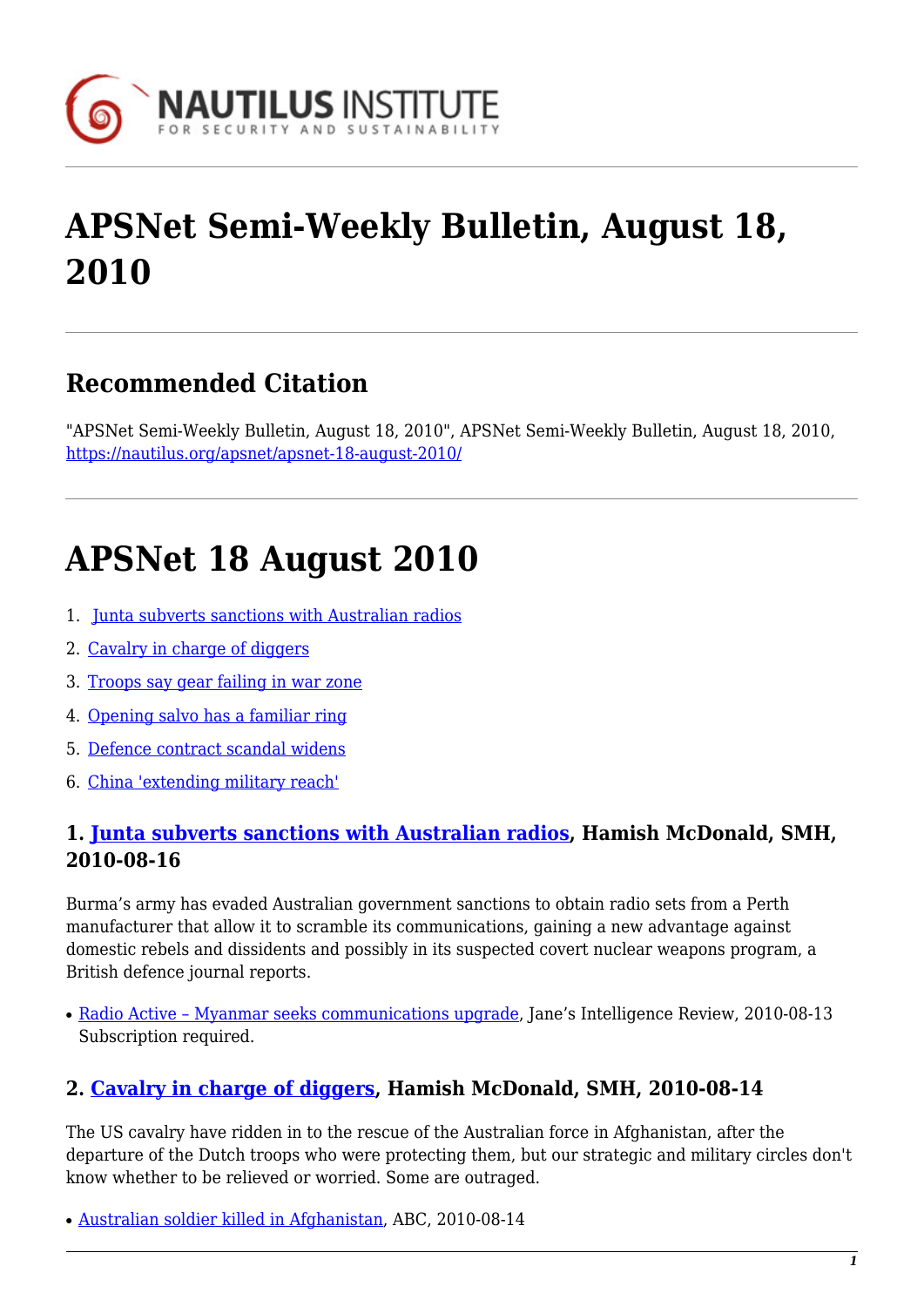• [Casualties - ADF](https://nautilus.org/publications/books/australian-forces-abroad/afghanistan/casualties-adf), Australia in Afghanistan, Nautilus Institute

#### <span id="page-1-0"></span>**3. [Troops say gear failing in war zone](http://www.smh.com.au/national/troops-say-gear-failing-in-war-zone-20100817-128iw.html), Linton Besser and Dan Oakes, Age, 2010-08-18**

Soldiers in Afghanistan have complained that their government-issued equipment is failing during firefights with the Taliban and putting them in at risk of injury or death. Leaked Defence Department documents reveal that four official complaints have been received from the Middle East and from training bases in Australia about the standard-issue ammunition pouches soldiers must use.

#### <span id="page-1-1"></span>**4. [Opening salvo has a familiar ring](http://www.smh.com.au/federal-election/opening-salvo-has-a-familiar-ring-20100816-1270a.html), Dan Oakes, SMH, 2010-08-17**

Labor will spend an extra \$21 million on care for soldiers wounded in Afghanistan, while the Coalition says it will guarantee free health and dental care to all Defence Force members and their dependents. These were two of a slim list of new promises made by the government and opposition yesterday as they launched their defence policies.

• [Foreign policy falls flat in campaign,](http://www.theaustralian.com.au/news/world/foreign-policy-falls-flat-in-campaign/story-e6frg6ux-1225904106499) Michael Fullilove, Australian, 2010-08-12

#### <span id="page-1-2"></span>**5. [Defence contract scandal widens](http://www.theage.com.au/national/defence-contract-scandal-widens-20100817-128jr.html), Richard Baker, Age, 2010-08-18**

A \$90 million Australian Defence Force contracting scandal has taken a new twist, with the revelation a Brisbane aviation company and a consultant at the centre of a Defence Department inquiry worked together to win a contract from the Danish military.

#### <span id="page-1-3"></span>**6. [China 'extending military reach',](http://english.aljazeera.net/news/asia-pacific/2010/08/201081733121585238.html) Al Jazeera, 2010-08-17**

China has increased spending on its military and expanded the reach of its military operations abroad, according to a new report from the US defence department. The report, an annual study sent to the US congress, estimated China's military spending in 2009 at \$150bn, an increase of roughly 7.5 per cent from the previous year.

• [Military and security developments involving the People's Republic of China 2010](https://docs.google.com/viewer?url=http://www.defense.gov/pubs/pdfs/2010_CMPR_Final.pdf&pli=1), Annual Report to Congress, Office of the Secretary of Defence, 2010

#### **Nautilus Institute and affiliated information services**

- **APSNet** (this newsletter): Security news in the Australian region.
- [NAPSNet](http://nautilus.org/napsnet): Northeast Asian security news.
- [AdaptNet:](http://nautilus.org/adaptnet) Climate change adaptation.

[Subscribe](https://nautilus.org/mailing-lists/sign-up-for-mailing-lists/sign-up-for-mailing-lists) to these free services.

To unsubscribe, or for further information, please e-mail the APSNet editor, [Arabella Imhoff](mailto:apsnet@rmit.edu.au).

View this online at: https://nautilus.org/apsnet/apsnet-18-august-2010/